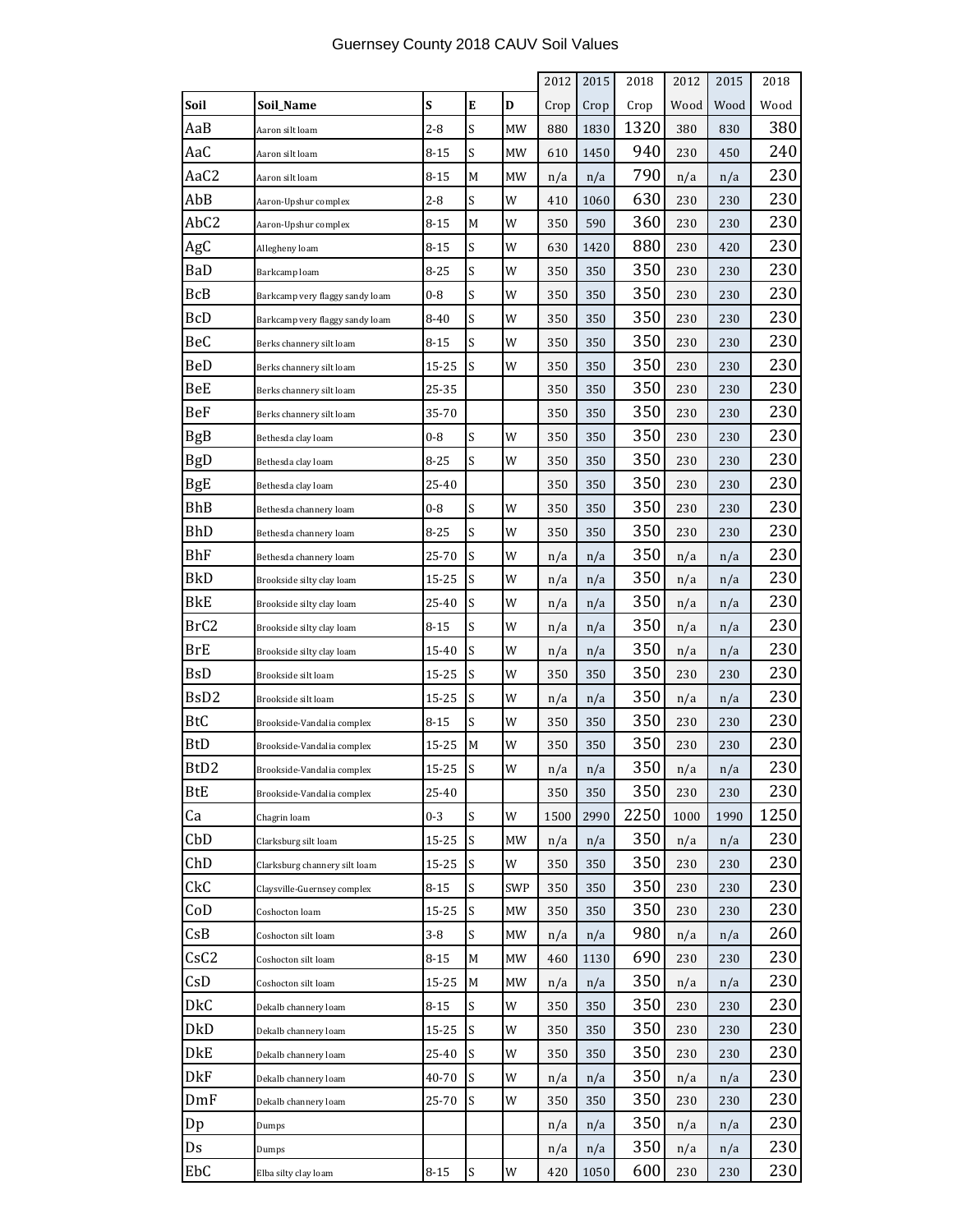|        |                                  |          |   |            | 2012 | 2015 | 2018 | 2012 | 2015 | 2018 |
|--------|----------------------------------|----------|---|------------|------|------|------|------|------|------|
| Soil   | Soil_Name                        | S        | E | D          | Crop | Crop | Crop | Wood | Wood | Wood |
| EbD    | Elba silty clay loam             | 15-25    | S | W          | 350  | 350  | 350  | 230  | 230  | 230  |
| EbE    | Elba silty clay loam             | 25-40    |   |            | 350  | 350  | 350  | 230  | 230  | 230  |
| EkF    | Elba-Berks complex               | 40-70    |   |            | 350  | 350  | 350  | 230  | 230  | 230  |
| EnB    | Enoch loam                       | 0-8      | S | W          | 350  | 350  | 350  | 230  | 230  | 230  |
| EnD    | Enoch loam                       | 8-25     | Ś | W          |      |      | 350  |      |      | 230  |
| EuA    | Euclid silt loam                 | 0-2      | S | <b>SWP</b> | 1520 | 3080 | 2350 | 520  | 1310 | 550  |
| FcB    | Fairpoint silty clay loam        | $0-8$    | S | W          | 350  | 350  | 350  | 230  | 230  | 230  |
| FcD    | Fairpoint silty clay loam        | 8-25     | S | W          | 350  | 350  | 350  | 230  | 230  | 230  |
| FcE    | Fairpoint silty clay loam        | 25-40    |   |            | 350  | 350  | 350  | 230  | 230  | 230  |
| FtA    | Fitchville silt loam             | 0-3      | S | <b>SWP</b> | 890  | 1950 | 1340 | 230  | 230  | 230  |
| GdB    | Gilpin silt loam                 | 3-8      | S | W          | 550  | 1270 | 770  | 230  | 270  | 230  |
| GdC    | Gilpin silt loam                 | $8 - 15$ | S | W          | 350  | 780  | 420  | 230  | 230  | 230  |
| GdD    | Gilpin silt loam                 | 15-25    | S | W          | 350  | 350  | 350  | 230  | 230  | 230  |
| GnA    | Glenford silt loam               | $0 - 3$  | S | MW         | 1360 | 2700 | 2050 | 860  | 1700 | 1050 |
| GnB    | Glenford silt loam               | $3-8$    | S | <b>MW</b>  | 1190 | 2430 | 1700 | 690  | 1430 | 700  |
| GpA    | Glenford-Urban land complex      | $0 - 2$  | Ś | MW         | 1360 | 2700 | 2050 | 860  | 1700 | 1050 |
| GrC    | Guernsey silt loam               | 8-15     | S | МW         | 520  | 1210 | 790  | 230  | 230  | 230  |
| GrD2   | Guernsey silt loam               | 15-25    | S | MW         | 350  | 350  | 350  | 230  | 230  | 230  |
| GuC    | Guernsey-Upshur complex          | 8-15     | S | MW         | 350  | 940  | 550  | 230  | 230  | 230  |
| GuD    | Guernsey-Upshur complex          | 15-25    | S | MW         | 350  | 350  | 350  | 230  | 230  | 230  |
| GvD2   | Guernsey-Upshur silty clay loams | 15-25    | М | MW         | n/a  | n/a  | 350  | n/a  | n/a  | 230  |
| HaF    | Hazleton channery loam           | 27-70    | S |            | 350  | 350  | 350  | 230  | 230  | 230  |
| HbE    | Hazleton channery loam           | 25-35    |   |            | 350  | 350  | 350  | 230  | 230  | 230  |
| He     | Hartshorn silt loam              | $0 - 2$  | S | W          | 840  | 1850 | 1260 | 340  | 850  | 350  |
| Ho     | Holton silt loam                 | $0 - 2$  | S | <b>SWP</b> | 840  | 1850 | 1270 | 230  | 230  | 230  |
| KaB    | Kanawha loam                     | $2 - 6$  | Ś | W          | 1250 | 2570 | 1850 | 750  | 1570 | 850  |
| KeB    | Keene silt loam                  | $8 - 15$ | S | MW         | 690  | 1520 | 970  | 230  | 520  | 260  |
| KeC    | Keene silt loam                  | 8-15     | S | МW         | 350  | 600  | 360  | 230  | 230  | 230  |
| KfB    | Keene silt loam                  | $2 - 6$  | S | МW         | n/a  | n/a  | 1000 | n/a  | n/a  | 270  |
| KnL1AF | Kinnick-Lindside silt loams      | $0 - 3$  | S | МW         | n/a  | n/a  | 2210 | n/a  | n/a  | 1210 |
| Lc     | Lindside silt loam               | $0 - 3$  | S | MW         | 1600 | 3140 | 2370 | 1100 | 2140 | 1370 |
| Ld     | Lindside silt loam               | 0-3      | S | MW         | 1280 | 2540 | 1830 | 780  | 1540 | 830  |
| Le     | Lobdell silt loam                | 0-3      | S | МW         | n/a  | n/a  | 1930 | n/a  | n/a  | 930  |
| LoB    | Lowell silt loam                 | $3 - 8$  | S | W          | n/a  | n/a  | 1410 | n/a  | n/a  | 440  |
| LoC    | Lowell silt loam                 | 8-15     | S | W          | 730  | 1590 | 1100 | 230  | 590  | 300  |
| LoD    | Lowell silt loam                 | 15-25    | S | W          | 350  | 350  | 350  | 230  | 230  | 230  |
| LoD2   | Lowell silt loam                 | 15-25    | S | W          | n/a  | n/a  | 350  | n/a  | n/a  | 230  |
| LuE    | Lowell-Upshur complex            | 25-40    | S | W          | 350  | 350  | 350  | 230  | 230  | 230  |
| LwC    | Lowell-Westmoreland silt loams   | 8-15     | S | W          | 570  | 1350 | 830  | 230  | 350  | 230  |
| LwD    | Lowell-Westmoreland silt loams   | 15-25    | S | W          | 350  | 350  | 350  | 230  | 230  | 230  |
| LwE    | Lowell-Westmoreland silt loams   | 35-70    | S | W          | 350  | 350  | 350  | 230  | 230  | 230  |
| LwF    | Lowell-Westmoreland silt loams   | 40-70    | S | W          | 350  | 350  | 350  | 230  | 230  | 230  |
| LxE2   | Lowell-Gilpin complex            | 25-40    |   |            | n/a  | n/a  | 350  | n/a  | n/a  | 230  |
| LxF    | Lowell-Gilpin complex            | 40-70    |   |            | n/a  | n/a  | 350  | n/a  | n/a  | 230  |
| McA    | McGary silt loam                 | $0 - 3$  |   |            | 1040 | 2200 | 1580 | 230  | 430  | 250  |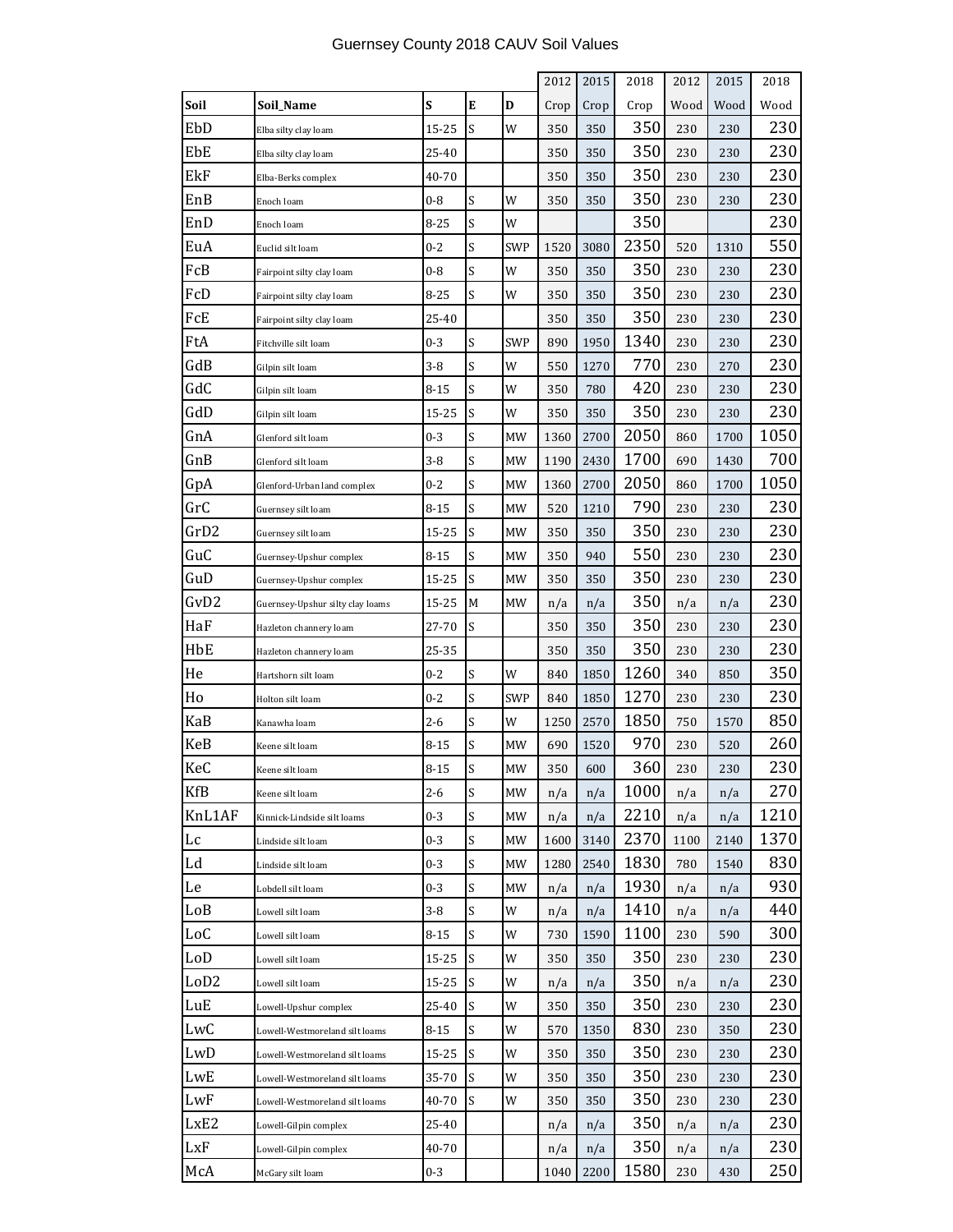'n

 $\overline{\phantom{0}}$ 

 $\overline{\phantom{a}}$ 

 $\overline{\phantom{a}}$ 

 $\overline{\phantom{a}}$ 

|                  |                                     |          |           |            | 2012 | 2015 | 2018 | 2012 | 2015 | 2018 |
|------------------|-------------------------------------|----------|-----------|------------|------|------|------|------|------|------|
| Soil             | Soil_Name                           | S        | ${\bf E}$ | D          | Crop | Crop | Crop | Wood | Wood | Wood |
| Md               | Melvin silt loam                    | $0 - 2$  |           |            | 350  | 610  | 390  | 230  | 230  | 230  |
| MeB              | Mentor silt loam                    | $2 - 8$  | S         | W          | 1120 | 2330 | 1660 | 620  | 1330 | 660  |
| MeC              | Mentor silt loam                    | $8 - 15$ | S         | W          | 700  | 1550 | 1000 | 230  | 550  | 270  |
| MeD              | Mentor silt loam                    | 15-25    | S         | W          | 350  | 350  | 350  | 230  | 230  | 230  |
| MfB              | Mentor-Urban land complex           | 2-8      | S         | W          | 1260 | 2480 | 1660 | 760  | 1480 | 660  |
| MgB              | Mentor silt loam                    | $2 - 6$  | S         | W          | n/a  | n/a  | 1650 | n/a  | n/a  | 650  |
| MnB              | Morristown silty clay loam          | $0 - 8$  | S         | W          | 350  | 350  | 350  | 230  | 230  | 230  |
| MnD              | Morristown silty clay loam          | 8-25     | S         | W          | 350  | 350  | 350  | 230  | 230  | 230  |
| MoF              | Morristown channery clay loam       | 40-70    | S         | W          | 350  | 350  | 350  | 230  | 230  | 230  |
| MrF              | Morristown channery silty clay loam | 25-70    | S         | W          | n/a  | n/a  | 350  | n/a  | n/a  | 230  |
| Nd               | Newark silt loam                    | $0 - 3$  | S         | <b>SWP</b> | 1090 | 2190 | 1630 | 230  | 420  | 260  |
| Ne               | Newark silt loam                    | 0-3      | S         | SWP        | 720  | 1610 | 1060 | 230  | 230  | 230  |
| No               | Nolin silt loam                     | 0-3      | S         | W          | 1170 | 2680 | 1740 | 670  | 1680 | 740  |
| Omu1B1           | Omulga silt loam                    | 1-6      | S         | MW         | 1030 | 2100 | 1550 | 530  | 1100 | 550  |
| Omu1C1           | Omulga silt loam                    | 6-15     | S         | МW         | 750  | 1360 | 1130 | 250  | 360  | 310  |
| 0r               | Orrville silt loam                  | $0 - 3$  | S         | <b>SWP</b> | 840  | 1850 | 1270 | 230  | 230  | 230  |
| RcC              | Richland channery loam              | $8 - 15$ | S         | W          | 350  | 350  | 350  | 230  | 230  | 230  |
| RcD              | Richland channery loam              | 15-25    | S         | W          | 350  | 350  | 350  | 230  | 230  | 230  |
| Sa               | Sarahsville silty clay loam         | 0-2      | S         | SWP        | 400  | 1020 | 450  | 230  | 230  | 230  |
| Sb               | Sarahsville silty clay              |          | S         | SWP        | n/a  | n/a  | 550  | n/a  | n/a  | 230  |
| SeB              | Sees silty clay loam                | 2-6      | S         | МW         | 1090 | 2290 | 1650 | 590  | 1290 | 650  |
| Ub               | Udorthents                          |          |           |            | 350  | 350  | 350  | 230  | 230  | 230  |
| Uc               | Udorthents-Pits complex             |          |           |            | 350  | 350  | 350  | 230  | 230  | 230  |
| Ud               | Udorthents-Urban land complex       |          |           |            | 350  | 350  | 350  | 230  | 230  | 230  |
| Uf               | Udorthents                          |          |           |            | n/a  | n/a  | 350  | n/a  | n/a  | 230  |
| UmC              | Upshur silt loam                    | 8-15     | S         | W          | n/a  | n/a  | 350  | n/a  | n/a  | 230  |
| UpB              | Upshur silt loam                    | 2-6      | S         | W          | 350  | 480  | 350  | 230  | 230  | 230  |
| UrC              | Upshur silty clay loam              | $6 - 15$ | S         | W          | 350  | 350  | 350  | 230  | 230  | 230  |
| UrC <sub>2</sub> | Upshur silty clay loam              | 15-25    | S         | W          | n/a  | n/a  | 350  | n/a  | n/a  | 230  |
| UrD              | Upshur silty clay loam              | 15-25    | SE        | W          | 350  | 350  | 350  | 230  | 230  | 230  |
| UrD3             | Upshur silty clay loam              | 15-25    | <b>SE</b> | W          | 350  | 350  | 350  | 230  | 230  | 230  |
| VaD <sub>2</sub> | Vandalia silty clay loam            | 15-25    | S         | W          | 350  | 350  | 350  | 230  | 230  | 230  |
| VaE2             | Vandalia silty clay loam            | 25-40    | SE        | W          | n/a  | n/a  | 380  | n/a  | n/a  | 230  |
| VtC              | Vincent silt loam                   | $6 - 15$ | S         | W          | 620  | 1410 | 880  | 230  | 410  | 230  |
| VwB              | Vincent silty clay loam             | $2 - 6$  | S         | W          | 710  | 1570 | 1010 | 230  | 570  | 270  |
| WhB              | Wellston silt loam                  | 3-8      | S         | W          | 890  | 1930 | 1220 | 390  | 930  | 340  |
| WhC              | Wellston silt loam                  | 8-15     | S         | W          | 620  | 1380 | 860  | 230  | 380  | 230  |
| WkB              | Westmore silt loam                  | 3-8      | S         | W          | 790  | 1690 | 1170 | 290  | 690  | 230  |
| WkC2             | Westmore silt loam                  | 8-15     | S         | W          | 650  | 1040 | 920  | 230  | 230  | 240  |
| WmC              | Westmoreland silt loam              | $8 - 15$ | S         | W          | 410  | 1450 | 580  | 230  | 450  | 230  |
| WmD              | Westmoreland silt loam              | 15-25    | S         | W          | 350  | 350  | 350  | 230  | 230  | 230  |
| WmE              | Westmoreland silt loam              | 25-35    | S         | W          | 350  | 350  | 350  | 230  | 230  | 230  |
| WnF              | Westmoreland-Berks complex          | 40-70    | S         | W          | 350  | 350  | 350  | 230  | 230  | 230  |
| WoF              | Westmoreland-Dekalb complex         | 40-70    | S         | W          | n/a  | n/a  | 350  | n/a  | n/a  | 230  |
| WrC              | Westmoreland-Urban land complex     | 6-15     | S         | W          | 450  | 1100 | 920  | 230  | 230  | 240  |